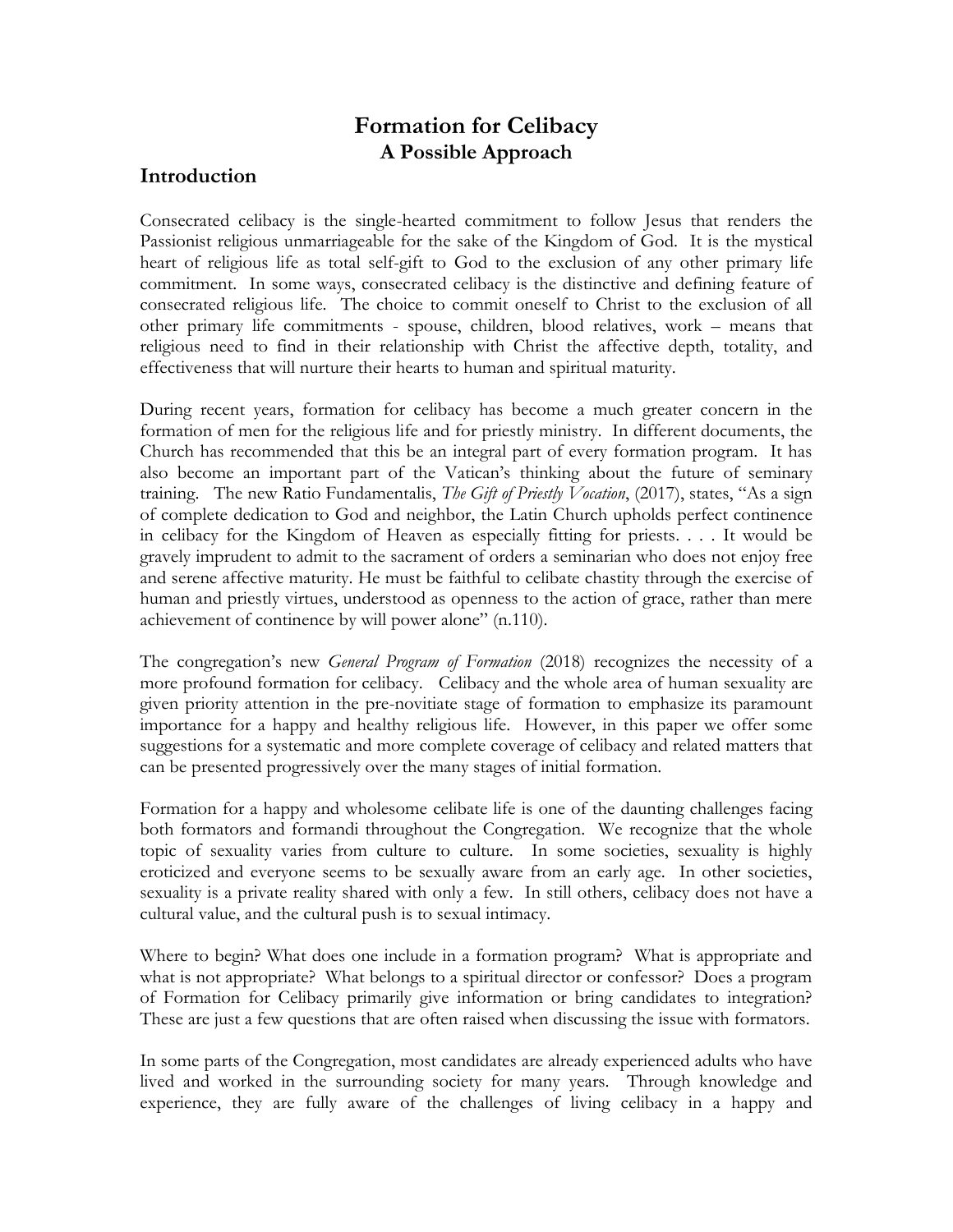wholesome way. Others come from the minor seminary and have had a sheltered upbringing. The General Secretariat for Formation cannot develop a program that is suitable to all candidates from the many backgrounds and in the many cultures where the Congregation is located. Nonetheless, it is generally agreed that a comprehensive program<sup>1</sup> for formation for celibacy must include the following:

- I. A healthy understanding and appreciation for human sexuality (some suggestions are offered in Section I)
- II. Celibacy and Chastity as understood in Church teaching, religious life, and the Constitutions, with focus on teaching, spirituality and practice (some suggestions of what this might look like are offered in Section II of the syllabus)
- III. A healthy understanding and appreciation for human intimacy appropriate to Celibacy (some suggestions are offered in Section III)
	- in community
	- with men and women
	- in ministry
- IV. Practical and professional understandings of boundaries in community, friendships, and ministry – including professional skills (what this means and how to approach the topic are offered in Section IV)
- V. Lived experience of celibacy and chastity in the Congregation in both community and ministry (suggestions on how this could be developed are offered in Section V)

The following syllabus or program is divided into five sections corresponding to the five themes indicated above. It is simply a list of the topics/themes that might help the development of a more detailed and comprehensive program and curriculum appropriate to the different regional and cultural contexts. The formation commission in each configuration can determine what, when, how and by whom the different elements may be included in the formation programs of that part of the world.

This is not intended to be a program for one stage of formation, but a progressive program that should permeate the whole of formation. Different stages ought to emphasize different elements of the program. In this way, a gradual and progressive formation for celibacy begins in postulancy, is deepened during the novitiate, and becomes more integrated into the years of temporary profession and preparation for ministry.

It is hoped that the progression of this program, from general to specific, will build trust and comfort for candidates to speak and share more freely about this dimension of our religious lives. It may also assist them in developing the vocabulary and tools to express themselves appropriately. The objective is not to have knowledgeable candidates, but candidates who have integrated this knowledge into their lives as celibate and chaste Passionists.

<sup>1</sup> These notes are based on work done by the Redemptorists and Claretians.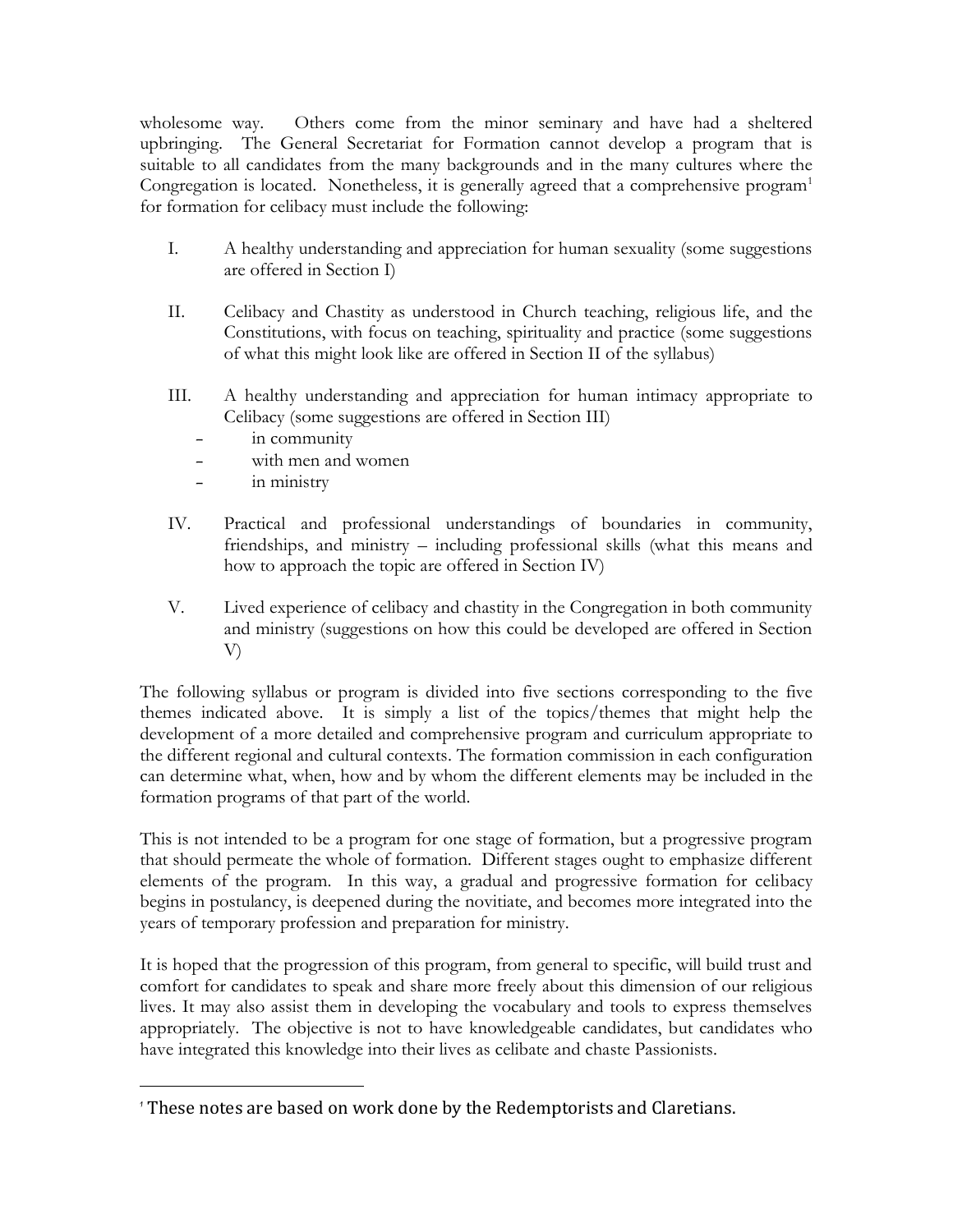It is the overall responsibility of the formators at different stages to see how this formation for celibacy takes place. However, one formator cannot be responsible for the whole program. In fact, many aspects of this formation would be better dealt with by outside professionals such as medical doctors, nurses, psychologists or clinical social workers. We strongly suggest that professionally trained experts be engaged where appropriate, but always in collaboration with the formators.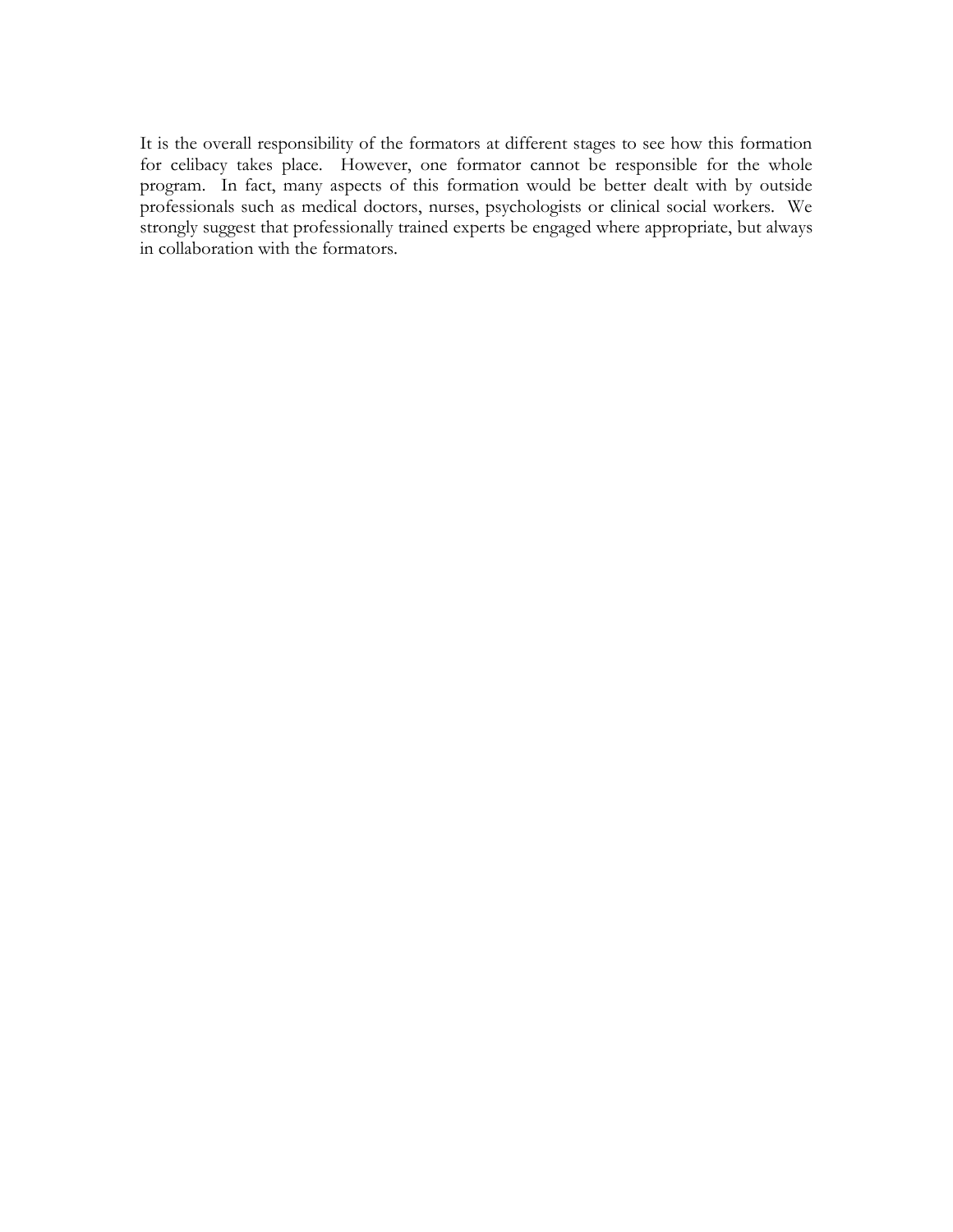# **FORMATION FOR CELIBACY: A POSSIBLE SYLLABUS**

# **Section I: A healthy understanding and appreciation of human sexuality**

In each section we indicate who might be best suited for presenting the different elements of this program. We recommend that the formators and other religious participate in these formative sessions.

This section includes:

- A. Basic biology and physiology this could be presented by a medical professional
- B. Knowledge of terms this could be presented by a professional
	- ➢ **SEX AND SEXUALITY** What's the difference?
	- ➢ **SEXUAL AND GENDER DEVELOPMENT**  How do we grow sexually? Do men and women develop differently?
	- ➢ **INTIMACY AND SEXUALITY** What is intimacy? Can you be intimate without being sexual?
	- ➢ **SEXUAL ORIENTATION** What is sexual orientation?
	- ➢ **SEXUAL DIFFICULTIES AND DISORDERS** What are some of the sexual difficulties and disorders people have with sexuality?

C. Psychosexual Development – This area could be presented by a professional in human development together with the formation team.

- a) Psychosexual development and prenatal life Family attitudes towards sex Parental attitudes Pregnancy, labor and delivery
- b) Psychosexual development during childhood
- c) Psychosexual development during adolescence Awakening – sexual information Sexual fantasies and body reactions Masturbation Physical changes and personal appearance Relational experiences – falling in love Sexual trauma or abuse Sexually transmitted diseases and AIDS
- d) Psychosexual development during adulthood Psychosexual Maturity Integration Genital expressiveness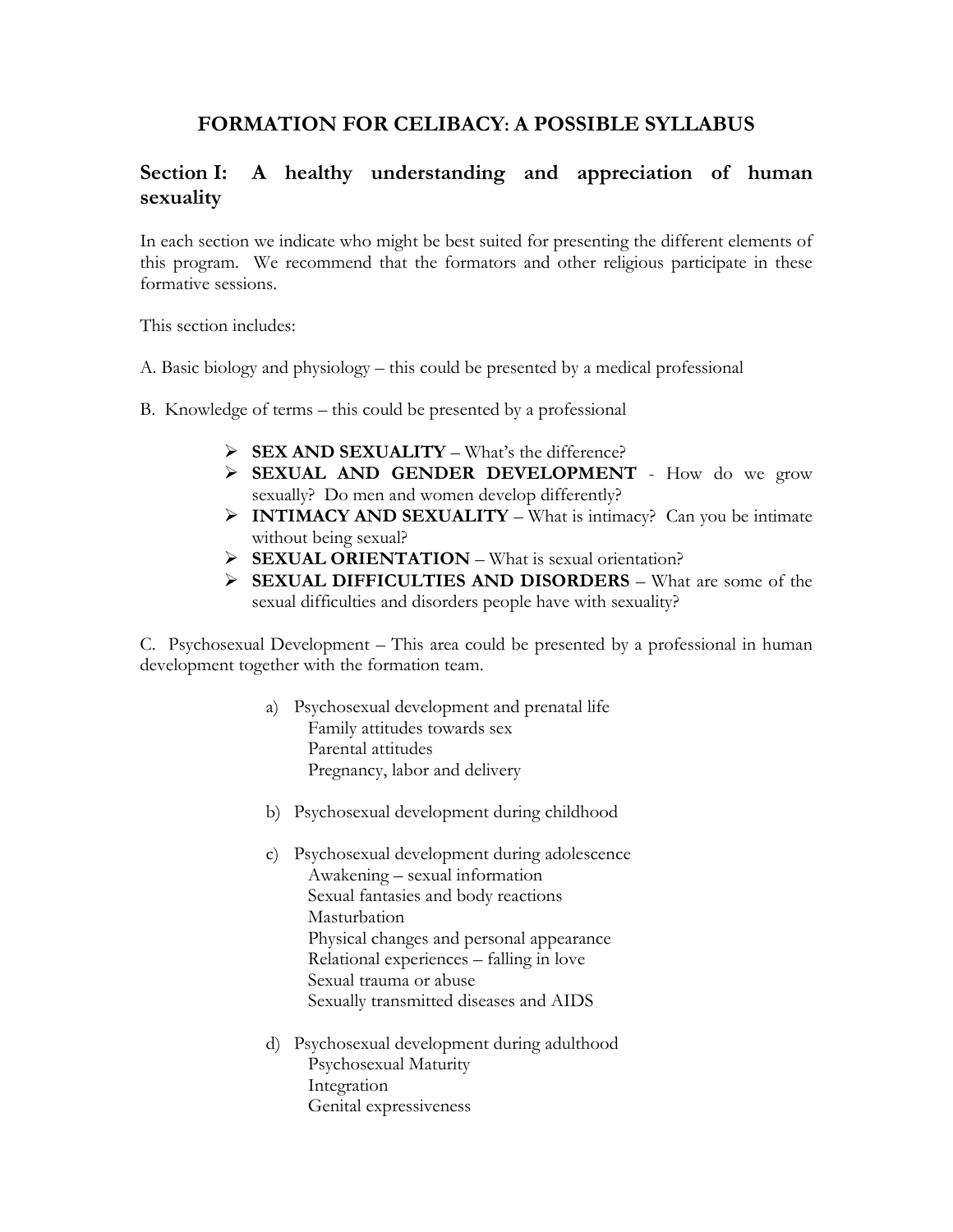Intimacy

 e) Sexual Orientation Asexuality – people who have little or no sexual response Heterosexuality Homosexuality Bisexuality

e) Psychosexual Issues Sexual Abuse by clergy Escaping our sexuality – (internet, pornography, etc)

D. Sexuality and celibacy in the social-cultural context of the candidates – this section could be dealt with by an anthropologist, sociologist or social worker plus the formation team.

> Society's views of sexuality -the influence of culture and family traditions -the influence of peers -the influence of media, pornography, internet How do these affect our views of sexuality? How do these affect our means of living celibately?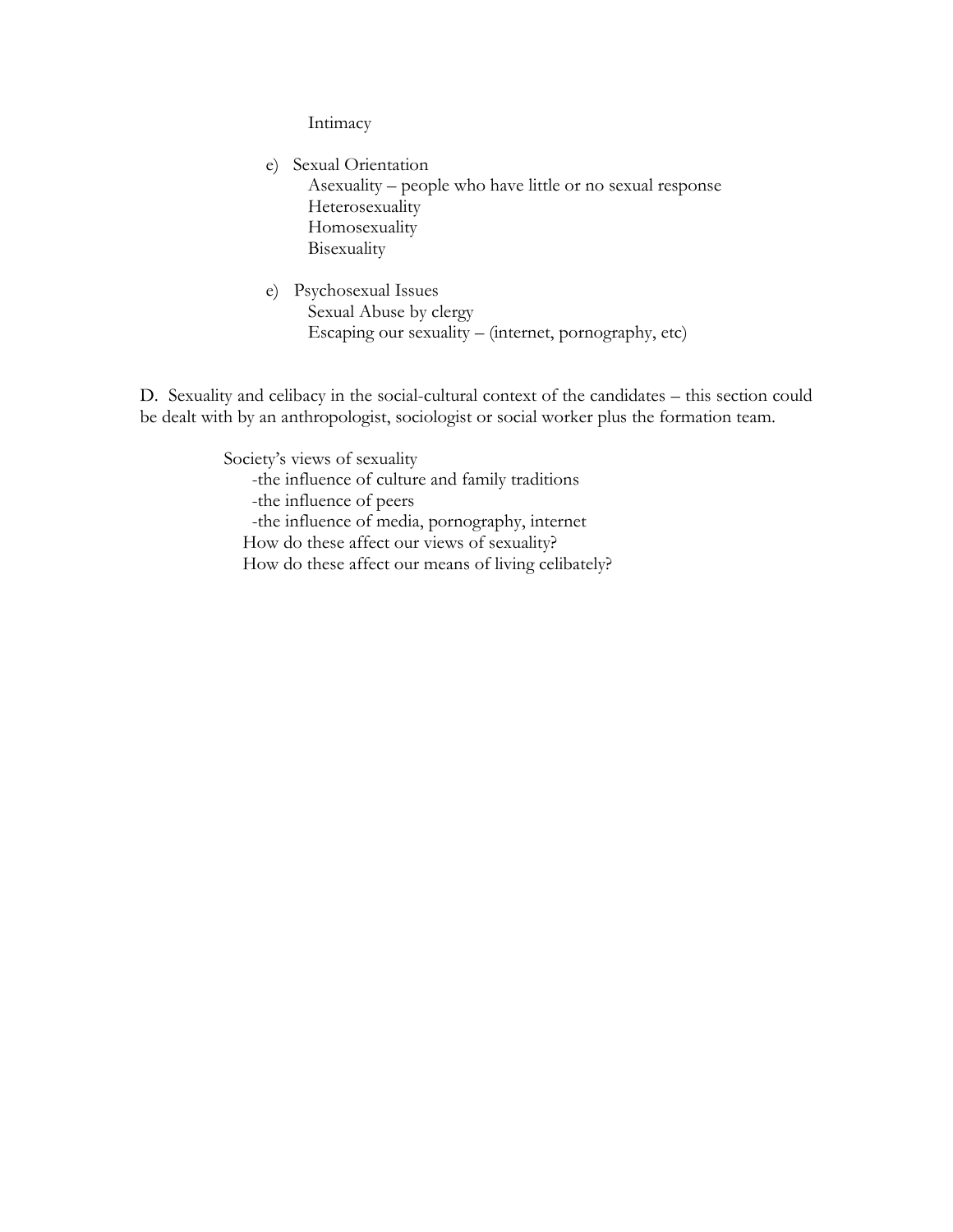### **Section II: Celibacy and Chastity**

#### **Church teaching, religious life, and the Passionist Constitutions, with focus on spirituality and practice.**

Some suggestions for this Section:

- 1) Celibacy in the non-Christian world
	- experience of celibacy in different religious contexts (e.g. Hinduism, Buddhism)
- 2) Celibacy in the Bible
	- Jewish experience of sexuality and celibacy
	- Sexuality and celibacy in the Gospels (Matt 19)
	- Celibacy in view of the parousia in the writings of St. Paul
- 3) Celibacy in Church practice and teaching
	- early development of celibate practice
	- celibacy in the Western and Eastern Churches
	- celibacy and ordination
- 4) Celibacy, Chastity and Virginity in Religious Life and Priesthood
- 5) The deep meaning of Celibacy Celibacy for the Kingdom The cross and happiness in Celibacy Celibacy as a witness to the Resurrection
- 6) Celibate Chastity in the Constitutions
- 7) Community and gospel friendship as aids to celibacy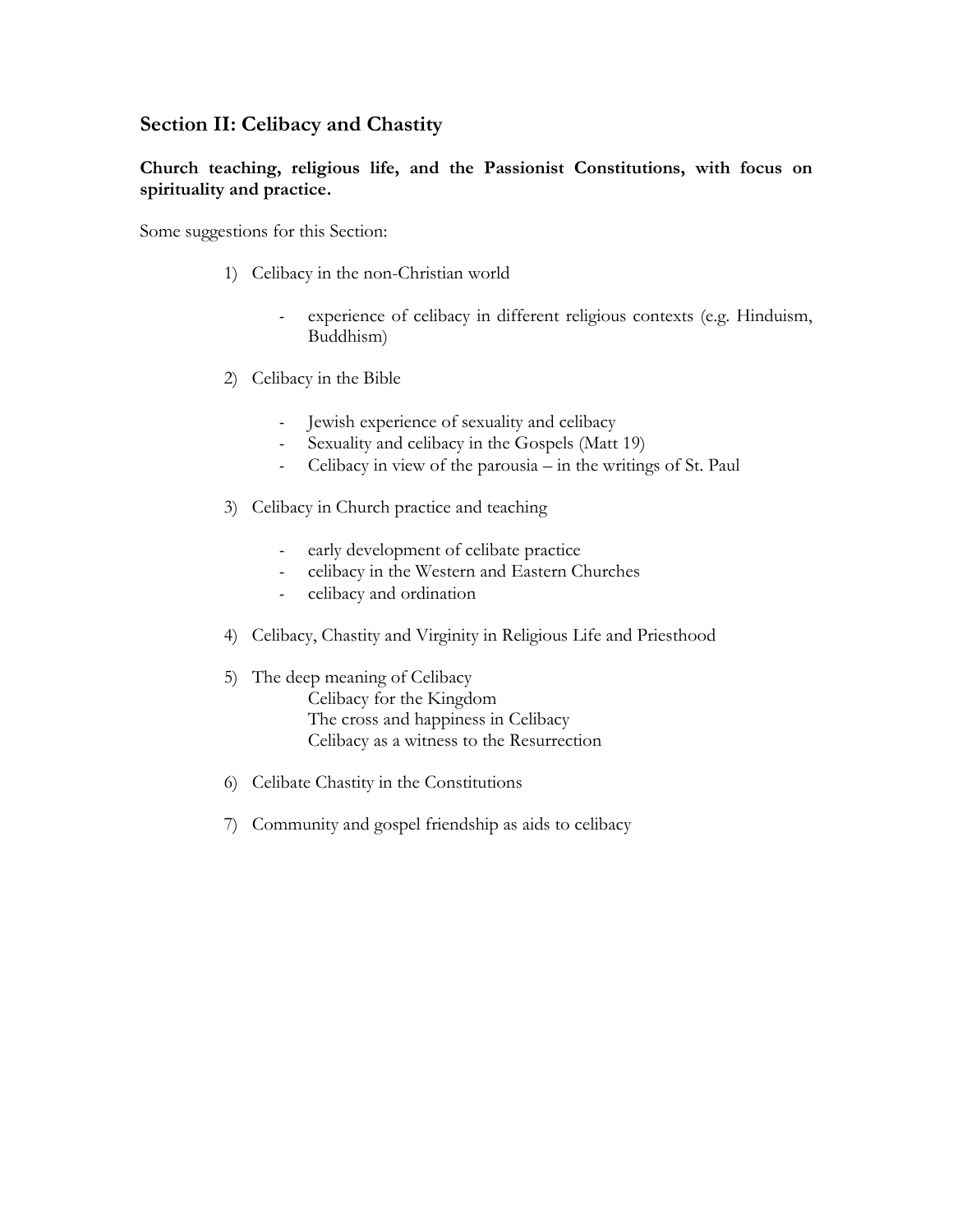### **Section III: Intimacy and Celibacy**

#### **A healthy understanding and appreciation of human intimacy appropriate to celibacy – in community, with men and women, and in ministry**

1) Sexuality, Intimacy and Celibacy

What intimacy is and is not

Mature and immature intimacy

Sex and Intimacy Trust and self-disclosure Friendship Sexual tensions between individuals when working closely together Issues of control and dependence Pornography and false intimacy Conflict and intimacy

2) Loving as a celibate

Loneliness and solitude

3) Intimacy and Passionist Community

Constitutions 16-19; 25-28.

4) Intimacy and spirituality

Religious images of intimacy Intimacy with God Developing a celibate spirituality of chastity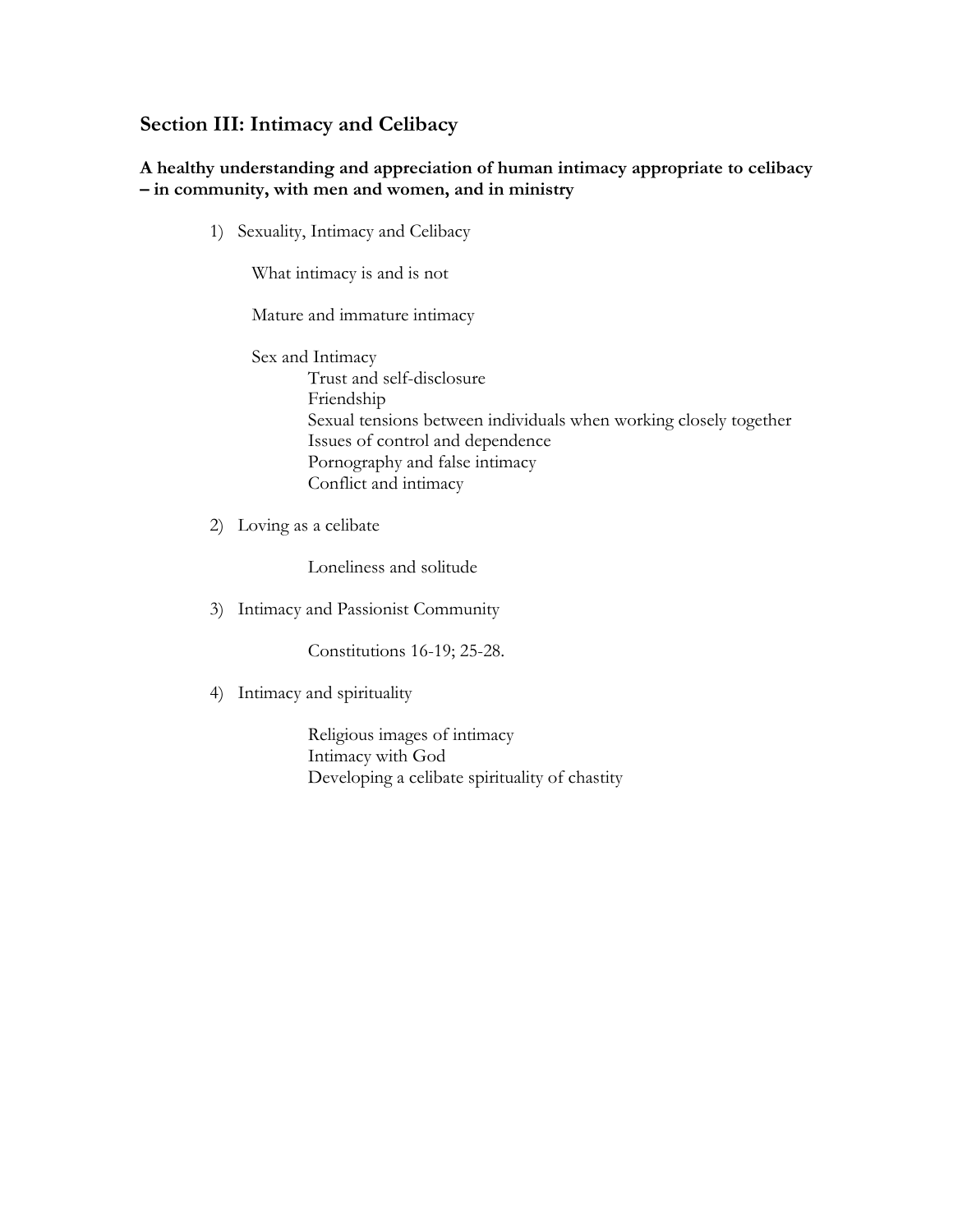### **Section IV: Professional and Personal Boundaries**

#### **Practical and professional understandings of boundaries in community, friendships, and ministry – including training in Safeguarding Minors**

1) Professional and personal boundaries

Priesthood and religious life as a profession and lifestyle Professional relationships and boundaries Personal relationships and boundaries

- 2) Priestly Sexual Misconduct with Children and Adolescents
- 3) Sexual Abuse in the Church

The Horror of Sex Crimes Pedophilia (sexual attraction and involvement with children) Ephebophilia (sexual attraction and involvement with teen-agers) Read and study Protocols (Diocese, General and Provincial) for sexual misconduct Treatment and re-entry into ministry

- 5) The impact of child sexual abuse
- 6) Professional Boundaries misconduct with Adults

Touching, Hugging – good touch, bad touch Sexualized Behavior – imbalance of power Professional Relationships and Friendships – the relationship continuum Dual Relationships Crossing the Boundary Characteristics that create the potential for boundary violations Prevention